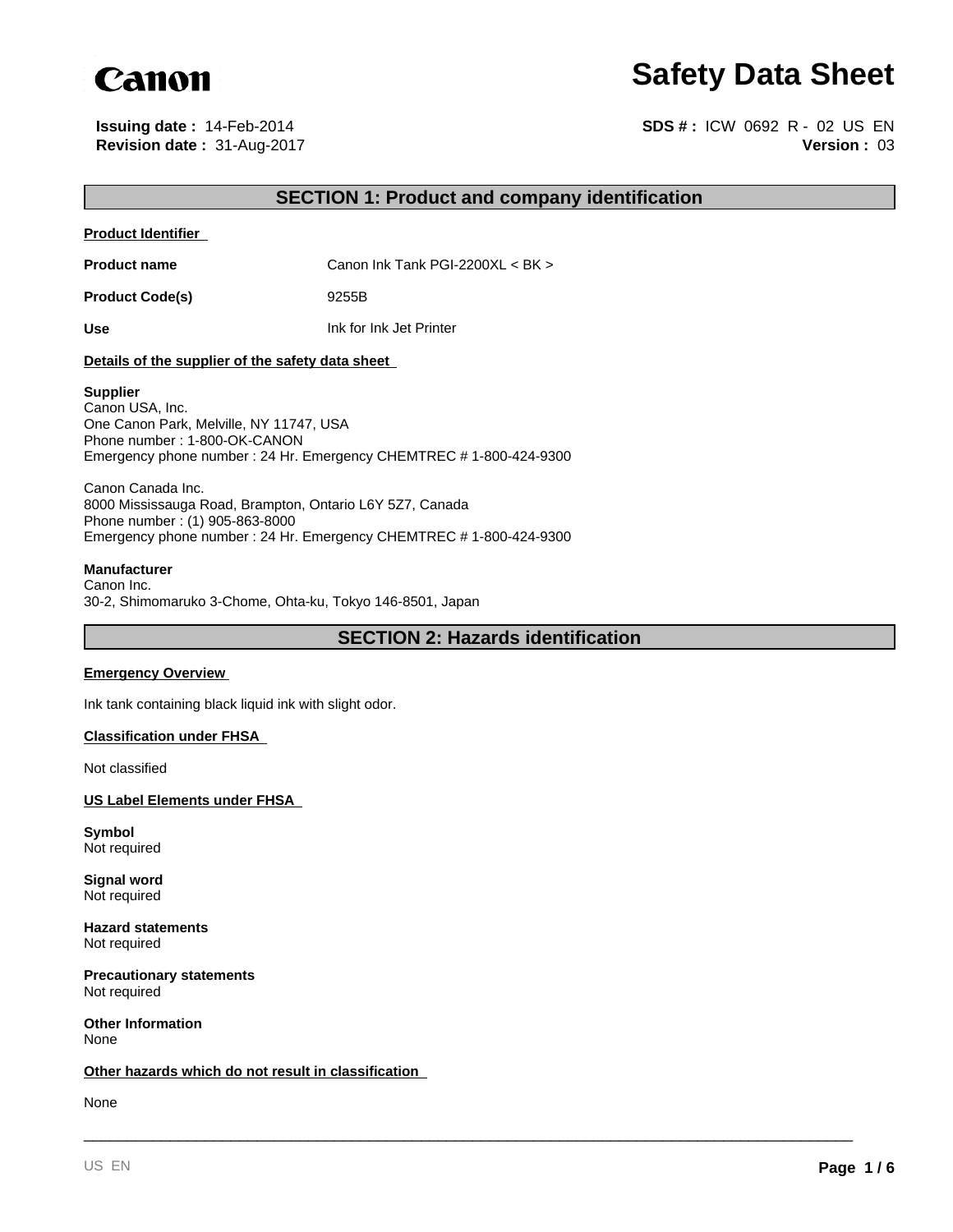# **SECTION 3: Composition/information on ingredients**

\_\_\_\_\_\_\_\_\_\_\_\_\_\_\_\_\_\_\_\_\_\_\_\_\_\_\_\_\_\_\_\_\_\_\_\_\_\_\_\_\_\_\_\_\_\_\_\_\_\_\_\_\_\_\_\_\_\_\_\_\_\_\_\_\_\_\_\_\_\_\_\_\_\_\_\_\_\_\_\_\_\_\_\_\_\_\_\_\_

| <b>Chemical name</b> | <b>CAS-No</b> | Weight %        |
|----------------------|---------------|-----------------|
| Glycerin             | $56 - 81 - 5$ | $-15$<br>$10 -$ |
| ∟actam               | CBI           | 5 - 10          |
| Water                | 7732-18-5     | $60 - 80$       |

# **SECTION 4: First aid measures**

#### **Description of first aid measures**

| <b>Inhalation</b>                                                  | Move to fresh air. Get medical attention immediately if symptoms occur.                                                                 |
|--------------------------------------------------------------------|-----------------------------------------------------------------------------------------------------------------------------------------|
| Ingestion                                                          | Rinse mouth. Drink 1 or 2 glasses of water. Get medical attention immediately if symptoms<br>occur.                                     |
| <b>Skin Contact</b>                                                | Wash off immediately with soap and plenty of water. Get medical attention immediately if<br>symptoms occur.                             |
| <b>Eye Contact</b>                                                 | Flush with plenty of water. Get medical attention immediately if symptoms occur.                                                        |
| <u>Most important symptoms and effects, both acute and delayed</u> |                                                                                                                                         |
| <b>Inhalation</b>                                                  | None under normal use. Symptoms of overexposure are dizziness, headache, tiredness,<br>nausea, unconsciousness, cessation of breathing. |
| <b>Ingestion</b>                                                   | None under normal use. Ingestion may cause gastrointestinal irritation, nausea, vomiting<br>and diarrhea.                               |
| <b>Skin Contact</b>                                                | None under normal use.                                                                                                                  |
| <b>Eye Contact</b>                                                 | None under normal use. May cause slight irritation.                                                                                     |
| <b>Chronic Effects</b>                                             | None under normal use.                                                                                                                  |
|                                                                    |                                                                                                                                         |

**Indication of any immediate medical attention and special treatment needed** 

None

# **SECTION 5: Firefighting measures**

\_\_\_\_\_\_\_\_\_\_\_\_\_\_\_\_\_\_\_\_\_\_\_\_\_\_\_\_\_\_\_\_\_\_\_\_\_\_\_\_\_\_\_\_\_\_\_\_\_\_\_\_\_\_\_\_\_\_\_\_\_\_\_\_\_\_\_\_\_\_\_\_\_\_\_\_\_\_\_\_\_\_\_\_\_\_\_\_\_

## **Extinguishing media**

**Suitable extinguishing media** Use CO<sub>2</sub>, water, dry chemical, or foam.

#### **Unsuitable extinguishing media** None

#### **Special hazards arising from the substance or mixture**

#### **Special Hazard** None

**Hazardous combustion products** Carbon dioxide (CO 2), Carbon monoxide (CO)

#### **Advice for firefighters**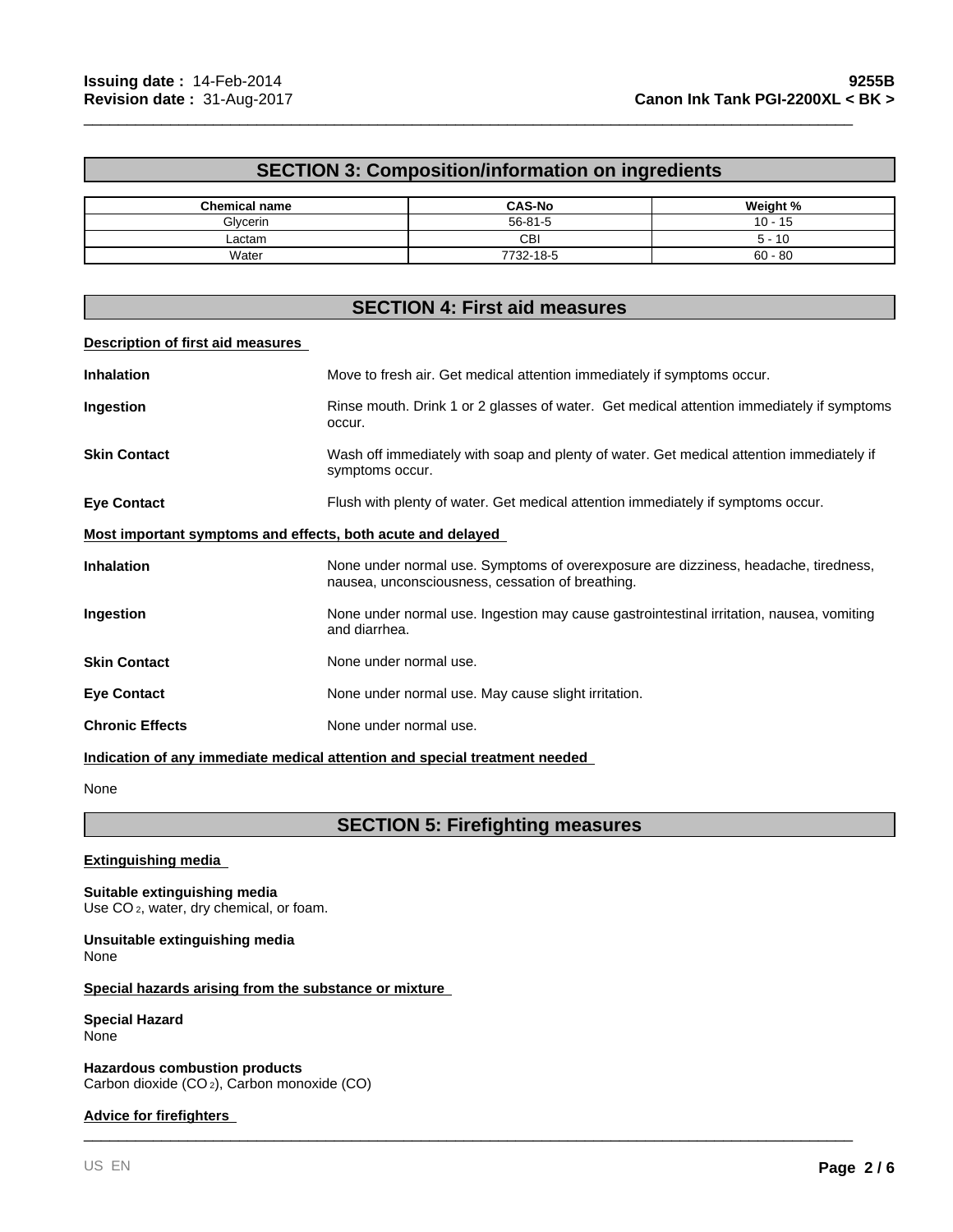#### **Special protective equipment for fire-fighters** None

## **SECTION 6: Accidental release measures**

\_\_\_\_\_\_\_\_\_\_\_\_\_\_\_\_\_\_\_\_\_\_\_\_\_\_\_\_\_\_\_\_\_\_\_\_\_\_\_\_\_\_\_\_\_\_\_\_\_\_\_\_\_\_\_\_\_\_\_\_\_\_\_\_\_\_\_\_\_\_\_\_\_\_\_\_\_\_\_\_\_\_\_\_\_\_\_\_\_

#### **Personal precautions, protective equipment and emergency procedures**

Avoid contact with skin, eyes and clothing.

#### **Environmental Precautions**

Keep out of waterways.

#### **Methods and material for containment and cleaning up**

Wipe up with adsorbent material (e.g. cloth, fleece).

#### **Other Information**

None

# **SECTION 7: Handling and storage**

#### **Precautions for safe handling**

Avoid contact with skin, eyes and clothing. Clean contaminated surface thoroughly. Use with adequate ventilation.

#### **Conditions for safe storage, including any incompatibilities**

Keep in a dry, cool and well-ventilated place. Keep out of the reach of children. Keep away from direct sunlight. Keep away from heat and sources of ignition.

## **SECTION 8: Exposure controls/personal protection**

#### **Exposure guidelines**

| Chemical name | <b>OSHA PEL</b>                                         | <b>ACGIH TL Y</b>     |
|---------------|---------------------------------------------------------|-----------------------|
| Glycerin      | TWA:<br>15 ma/m $\sigma$<br>total particulate<br>mıst.  | None<br>$\sim$ $\sim$ |
| $56 - 81 - 5$ | TWA.<br>. 5 ma/m $^3$<br>, respirable fraction<br>mist. |                       |

**Appropriate engineering controls** None under normal use conditions.

#### **Individual protection measures, such as personal protective equipment**

**Eye/face Protection** Not required under normal use. **Skin Protection** Not required under normal use.

**Respiratory Protection** Not required under normal use.

# **SECTION 9: Physical and chemical properties**

#### **Information on basic physical and chemical properties**

**Appearance** Black ; Liquid **Odor threshold**<br> **Definition Acts and Secure 2018** No data available<br> **DH**<br>
8 - 9 **pH** 8 - 9 **Boiling Point/Range (°C)** No data available **Flash Point (°C) Melting/Freezing point (°C)**

**Odor** Slight odor > 93.0°C (Tag. Closed Cup.); estimated No data available

\_\_\_\_\_\_\_\_\_\_\_\_\_\_\_\_\_\_\_\_\_\_\_\_\_\_\_\_\_\_\_\_\_\_\_\_\_\_\_\_\_\_\_\_\_\_\_\_\_\_\_\_\_\_\_\_\_\_\_\_\_\_\_\_\_\_\_\_\_\_\_\_\_\_\_\_\_\_\_\_\_\_\_\_\_\_\_\_\_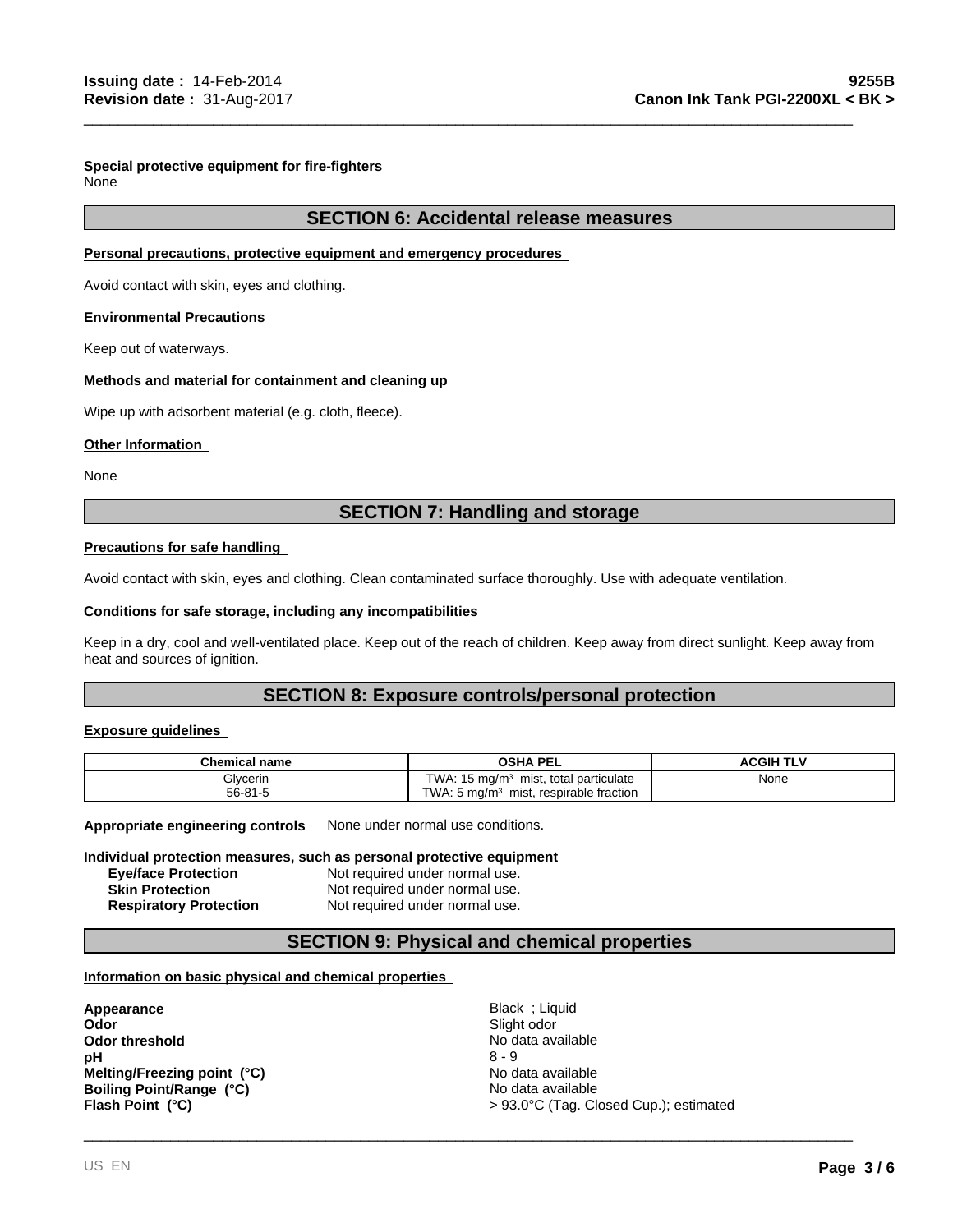**Evaporation Rate Evaporation Rate** No data available<br> **Flammability (solid, gas)** Not Applicable Not Applicable **Flammability (solid, gas) Flammability Limits in Air Upper Flammability Limit** None; estimated Lower Flammability Limit<br>
Lower Flammability Limit<br>
None; estimated **Lower Flammability Limit** None; estimated<br>
None; estimated<br>
No data available **Vapor pressure<br>Vapor density Relative density and the set of the control of the Solubility (ies)** 1.0 - 1.1<br> **Solubility(ies)** Solubility(ies) **Solubility(ies) Partition coefficient: n-octanol/water** No data available **Autoignition Temperature (°C) Decomposition Temperature (°C)** No data available **Viscosity (mPa s)**

#### **Other Information**

No data available

# **SECTION 10: Stability and reactivity**

 $1 - 5$ 

\_\_\_\_\_\_\_\_\_\_\_\_\_\_\_\_\_\_\_\_\_\_\_\_\_\_\_\_\_\_\_\_\_\_\_\_\_\_\_\_\_\_\_\_\_\_\_\_\_\_\_\_\_\_\_\_\_\_\_\_\_\_\_\_\_\_\_\_\_\_\_\_\_\_\_\_\_\_\_\_\_\_\_\_\_\_\_\_\_

**No data available** 

None; estimated

#### **Reactivity**

None

#### **Chemical stability**

Stable

#### **Possibility of Hazardous Reactions**

None

#### **Conditions to Avoid**

None

#### **Incompatible materials**

Acids, Bases, Oxidizing agents, Reducing agents.

#### **Hazardous Decomposition Products**

Carbon dioxide (CO 2), Carbon monoxide (CO), and/or Ammonia.

# **SECTION 11: Toxicological information**

\_\_\_\_\_\_\_\_\_\_\_\_\_\_\_\_\_\_\_\_\_\_\_\_\_\_\_\_\_\_\_\_\_\_\_\_\_\_\_\_\_\_\_\_\_\_\_\_\_\_\_\_\_\_\_\_\_\_\_\_\_\_\_\_\_\_\_\_\_\_\_\_\_\_\_\_\_\_\_\_\_\_\_\_\_\_\_\_\_

#### **Information on toxicological effects**

| <b>Acute toxicity</b>             | No data available               |
|-----------------------------------|---------------------------------|
| <b>Skin corrosion/irritation</b>  | Non-irritant (OECD Guideline)   |
| Serious eye damage/eye irritation | Mild irritant (OECD Guideline)  |
| <b>Sensitization</b>              | Non-sensitizer (OECD Guideline) |
| Germ cell mutagenicity            | Ames test: Negative             |
| Carcinogenicity                   | No data available               |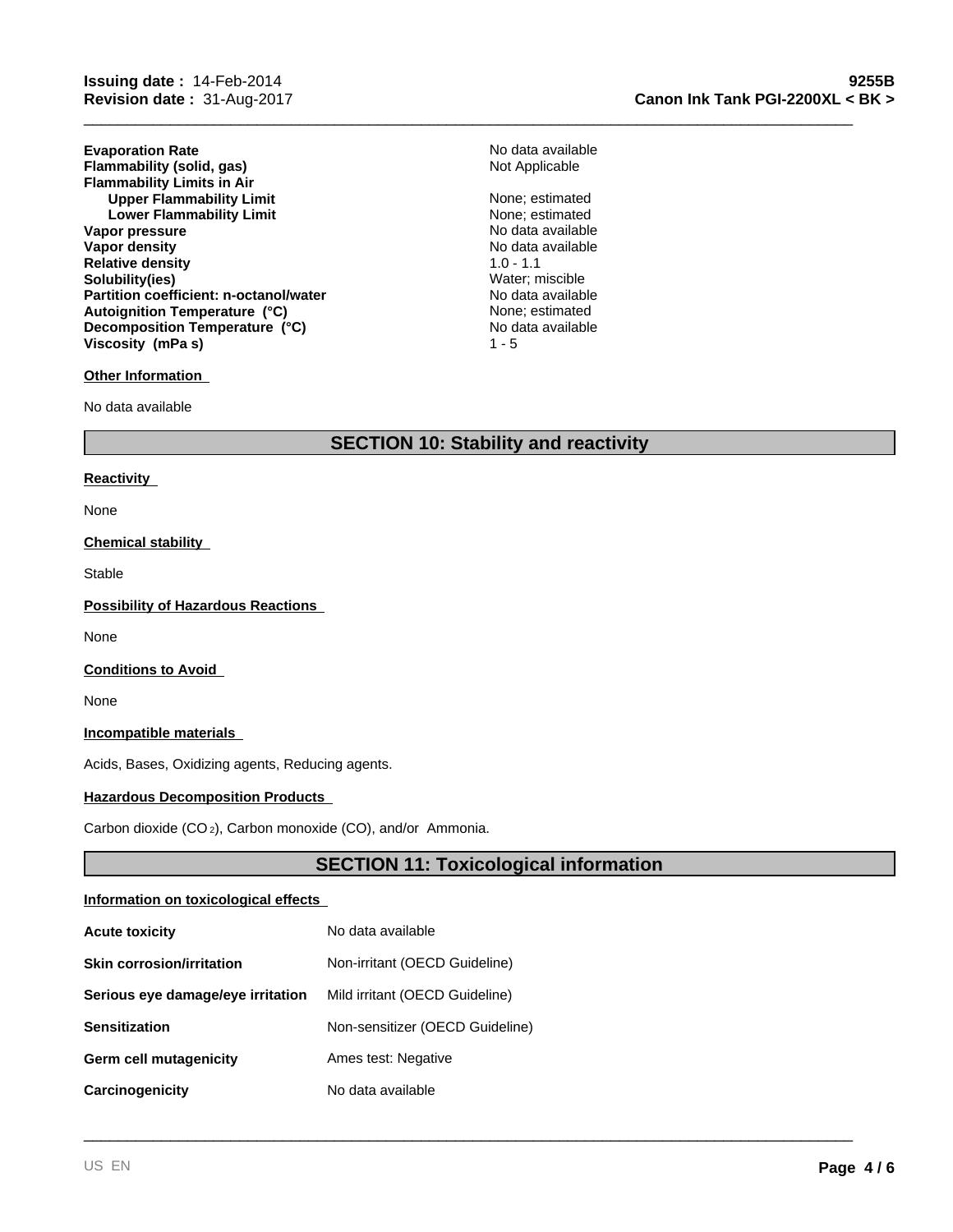| <b>Reproductive Toxicity</b>    | No data available |
|---------------------------------|-------------------|
| <b>STOT - single exposure</b>   | No data available |
| <b>STOT - repeated exposure</b> | No data available |
| <b>Aspiration hazard</b>        | No data available |
| <b>Other Information</b>        | No data available |

# **SECTION 12: Ecological information**

\_\_\_\_\_\_\_\_\_\_\_\_\_\_\_\_\_\_\_\_\_\_\_\_\_\_\_\_\_\_\_\_\_\_\_\_\_\_\_\_\_\_\_\_\_\_\_\_\_\_\_\_\_\_\_\_\_\_\_\_\_\_\_\_\_\_\_\_\_\_\_\_\_\_\_\_\_\_\_\_\_\_\_\_\_\_\_\_\_

#### **Toxicity**

#### **Ecotoxicity effects** No data available

#### **Persistence and degradability**

No data available

#### **Bioaccumulative potential**

No data available

# **Mobility in soil**

No data available

#### **Other adverse effects**

No data available

# **SECTION 13: Disposal considerations**

## **Waste treatment methods**

Dispose of in accordance with local regulations.

| <b>SECTION 14: Transport information</b>                                     |                                                                                                                 |  |
|------------------------------------------------------------------------------|-----------------------------------------------------------------------------------------------------------------|--|
| UN number                                                                    | None                                                                                                            |  |
| <b>UN Proper Shipping Name</b>                                               | None                                                                                                            |  |
| <b>Transport Hazard Class</b>                                                | None                                                                                                            |  |
| <b>Packing Group</b>                                                         | None                                                                                                            |  |
| <b>Environmental Hazards</b>                                                 | Not classified as environmentally hazardous under UN Model Regulations and<br>marine pollutant under IMDG Code. |  |
| <b>Special Precautions for users</b>                                         | IATA: Not regulated                                                                                             |  |
| Transport in bulk according to Annex II of<br><b>MARPOL and the IBC Code</b> | Not Applicable                                                                                                  |  |

# **SECTION 15: Regulatory information**

\_\_\_\_\_\_\_\_\_\_\_\_\_\_\_\_\_\_\_\_\_\_\_\_\_\_\_\_\_\_\_\_\_\_\_\_\_\_\_\_\_\_\_\_\_\_\_\_\_\_\_\_\_\_\_\_\_\_\_\_\_\_\_\_\_\_\_\_\_\_\_\_\_\_\_\_\_\_\_\_\_\_\_\_\_\_\_\_\_